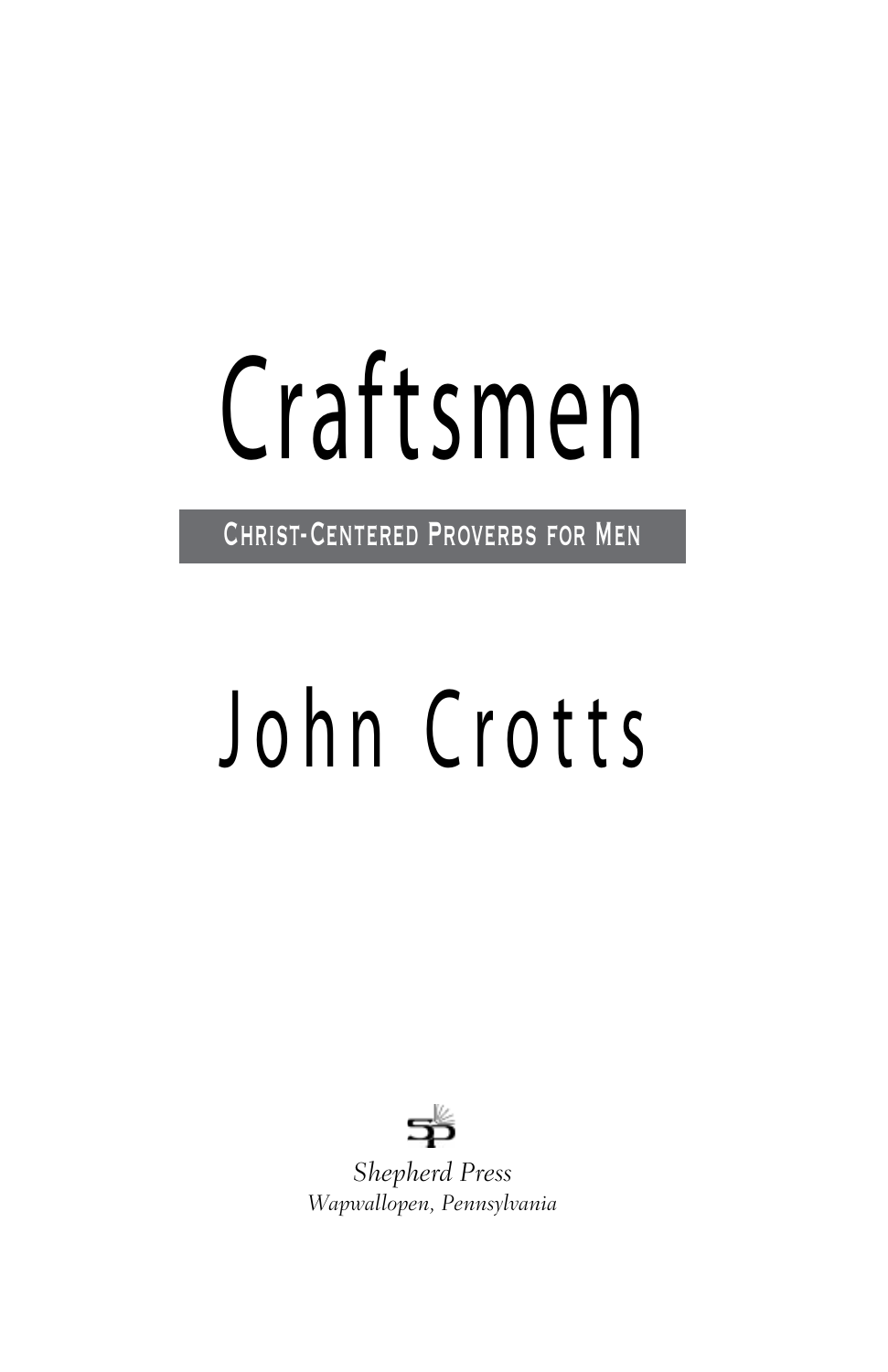Craftsmen

© 2005 by John Crotts

ISBN 0-9767582-3-7

All rights reserved. No part of this book may be reproduced or utilized in any form or by any means, electronic or mechanical, or by any information storage and retrieval system—except for brief quotations for the purpose of review, without written permission from the publisher. All inquiries should be addressed to: Shepherd Press, P.O. Box 24, Wapwallopen, PA 18660.

Unless otherwise noted, Scripture quotations are from The Holy Bible, English Standard Version (ESV), Copyright © 2001 by Crossway Bibles, a division of Good News Publishers.

Italics or bold text within Scripture quotations indicate emphasis added.

Page design and typesetting by Lakeside Design Plus

Printed in the United States of America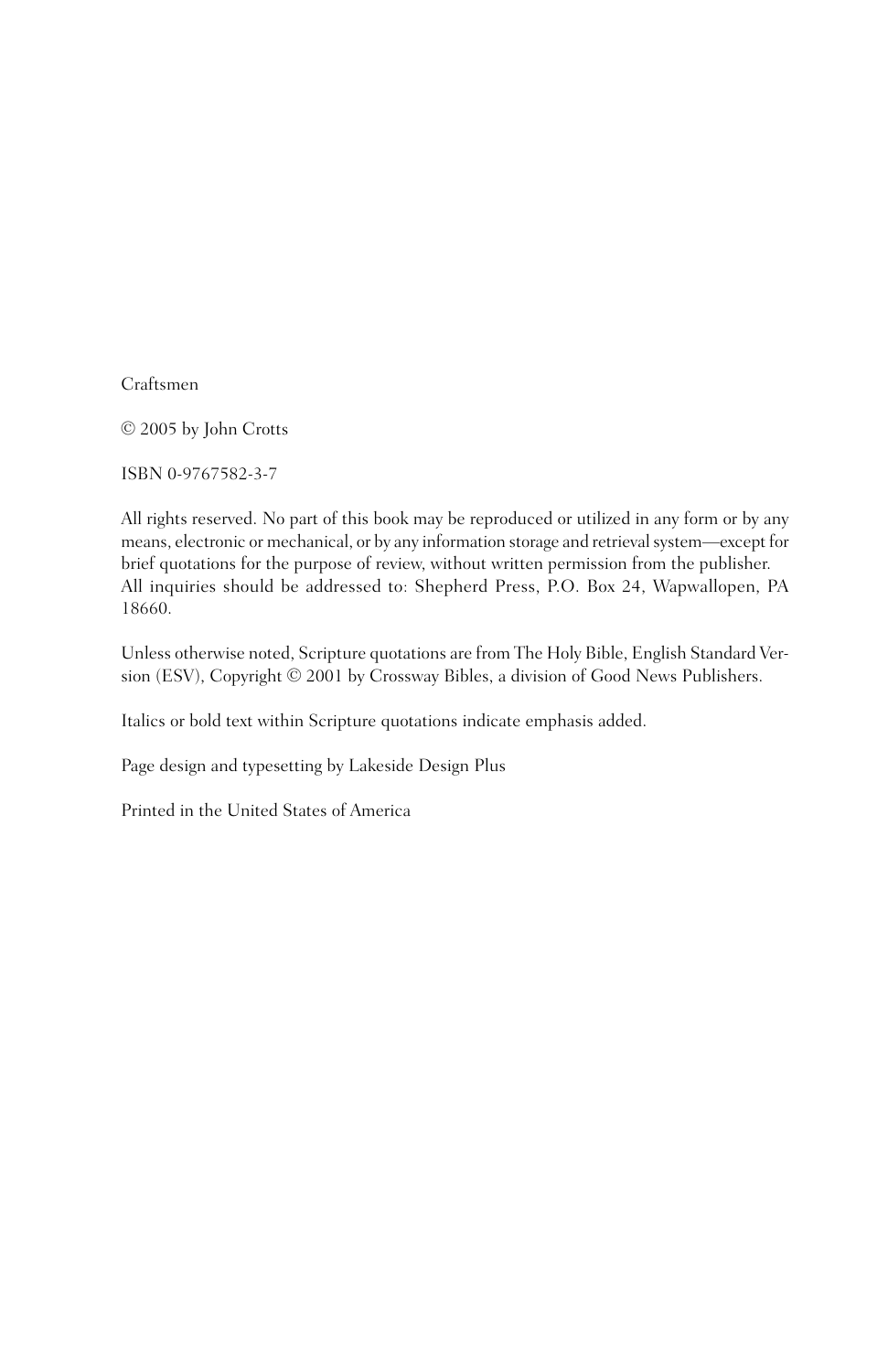## TABLE OF CONTENTS

|    | Acknowledgments<br>9<br>Introduction 11 |  |
|----|-----------------------------------------|--|
|    | <b>Section 1 The Foundation</b>         |  |
| 1. | The Meaning of Wisdom<br>15             |  |
| 2  | The Beginning of Wisdom<br>31           |  |
|    | 3 The End of Wisdom<br>41               |  |
|    | <b>Section 2 The Handiwork</b>          |  |
|    | 4 As Busy as an Ant<br>57               |  |
|    | 5 Surrounded by Good not Evil<br>69     |  |
|    | 6 If You Can't Say Something Wise<br>83 |  |
|    | 7 Skillful Sex<br>97                    |  |
|    | 8 Humbly Receives Correction and        |  |
|    | Instruction<br>109                      |  |
| 9. | Tame Temper 125                         |  |
|    | 10 Sources of Wisdom 141                |  |
|    | Endnotes<br>157                         |  |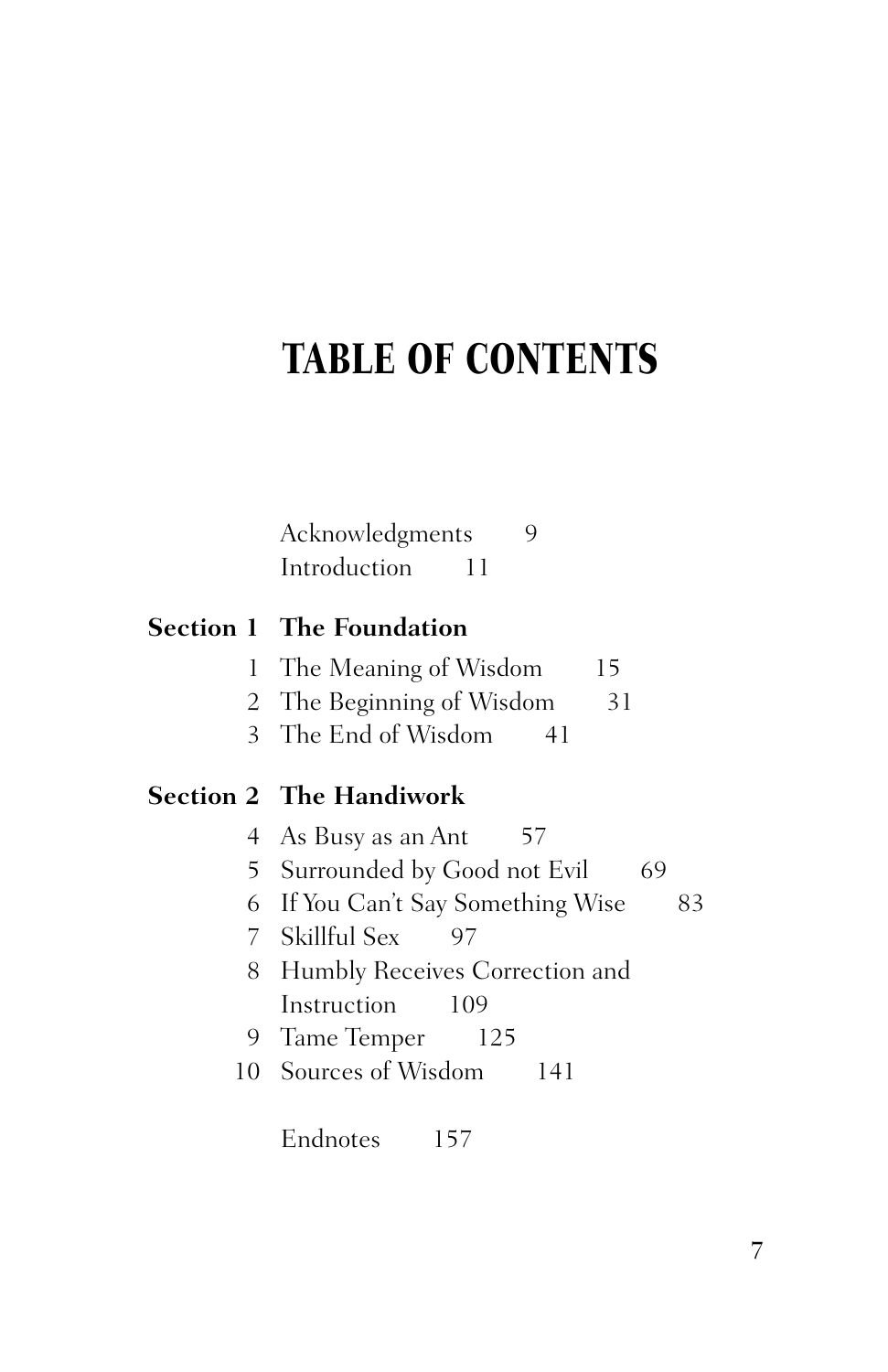## INTRODUCTION

THE CRAFTSMAN CAN TAKE a stack of wood and produce a beautiful piece of furniture. He not only possesses intellectual abilities to follow a blueprint or step-by-step instructions, but he is also an artist. His hands manipulate the wood into beautiful shapes. His eyes anticipate the right cuts and movements. His workmanship causes others to wonder at his skill.

My friend, David Peace, is such a craftsman. David works full time as a firefighter and paramedic. On his off days he opened a custom cabinet shop. While I may have the ability to follow instructions and get by with the results, in a short time, with no formal training, David has built exquisite cabinetry and fixtures for half-a-million dollar homes. Most recently, our church hired David to oversee the construction of our entire church building. God has blessed David with the unusual skill and ability to work with wood. The results have been impressive.

Such craftsmanship has an application for all men. While I may never be able to create the products of a master cabinet maker, I am responsible to create my life with equal skill.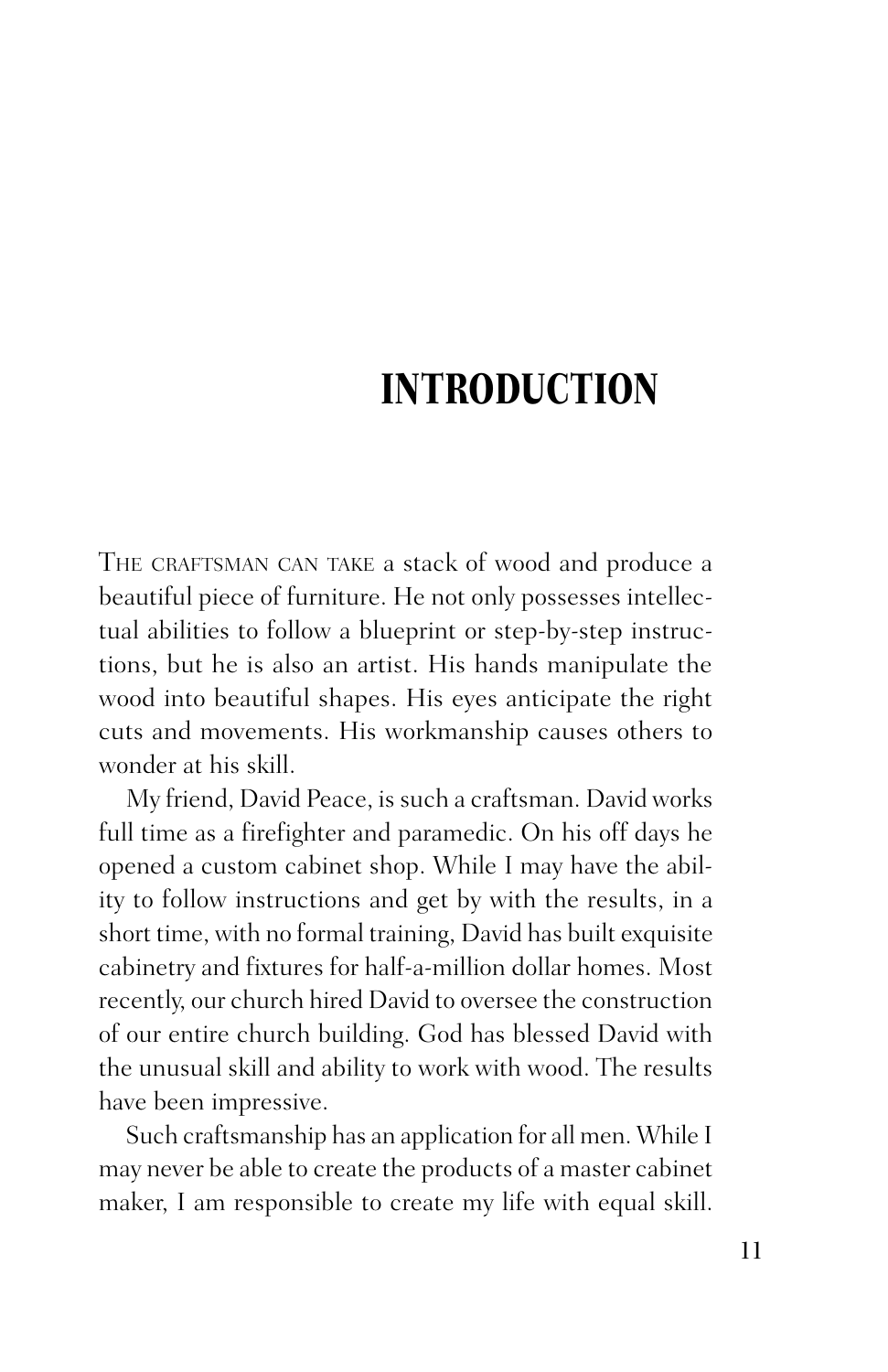#### Introduction

Every area of my life as a Christian man must be molded by the wisdom of God. My words, my work, my relationships, and even the way I use my resources must flow from a heart gripped by the character of God. Such a heartbeat for God's glory will practically result in a life skillfully lived.

This book is designed to simplify the quest for wisdom. The first section, The Foundation, will seek to unlock the meaning of wisdom and its basis—the fear of God. We will also see how the Lord Jesus Christ is the ultimate Wise Man. The second section, The Handiwork, will apply God's wisdom to various areas of leadership and living. While the book of Proverbs will be the starting point for our studies, attention will be given to the rest of Scripture as well. Our goal should not be to help ourselves with mere practical pointers. Real life change only occurs as we see the Lord Jesus Christ and seek to conform our lives to his by the power of the Holy Spirit.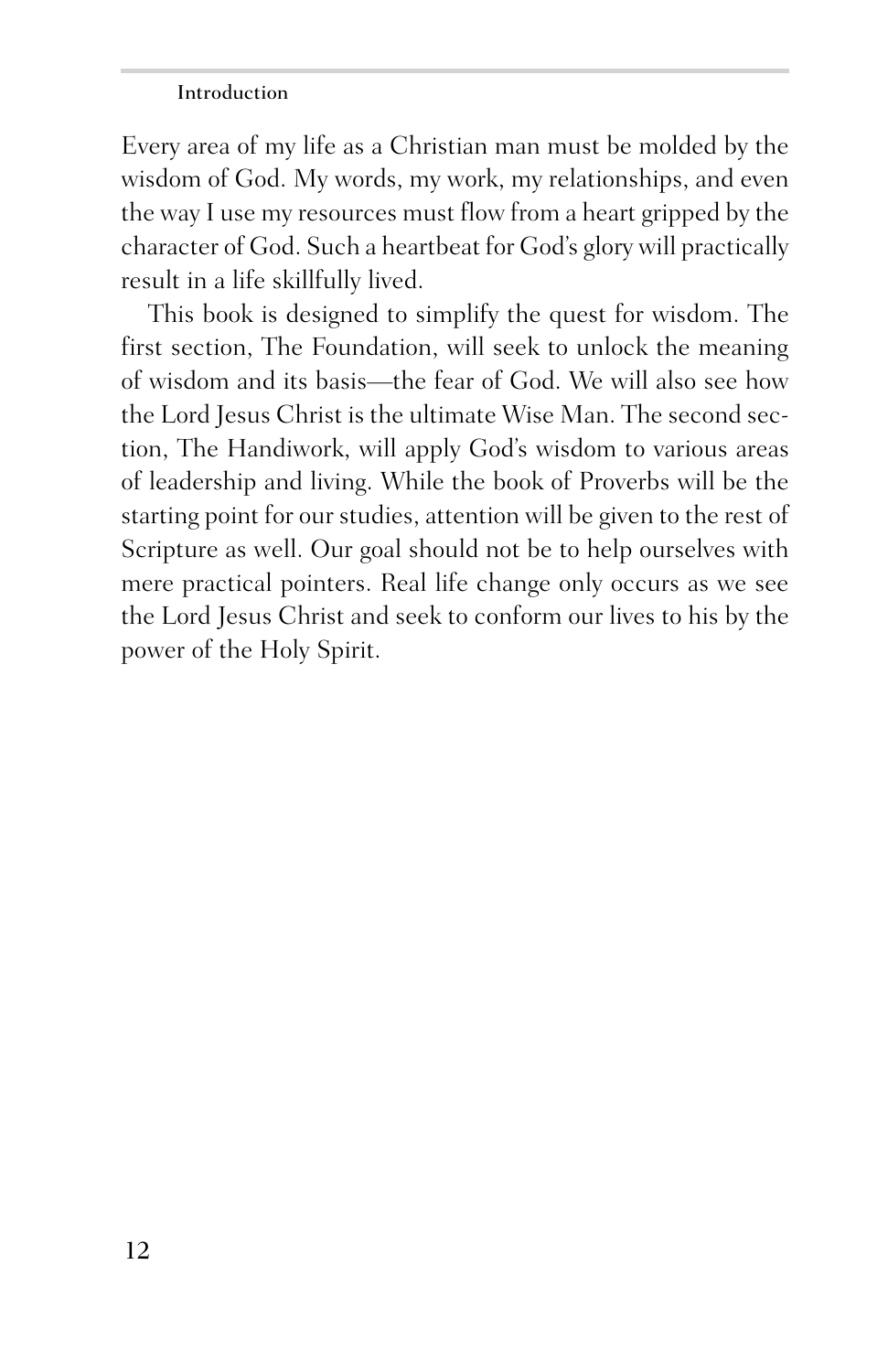

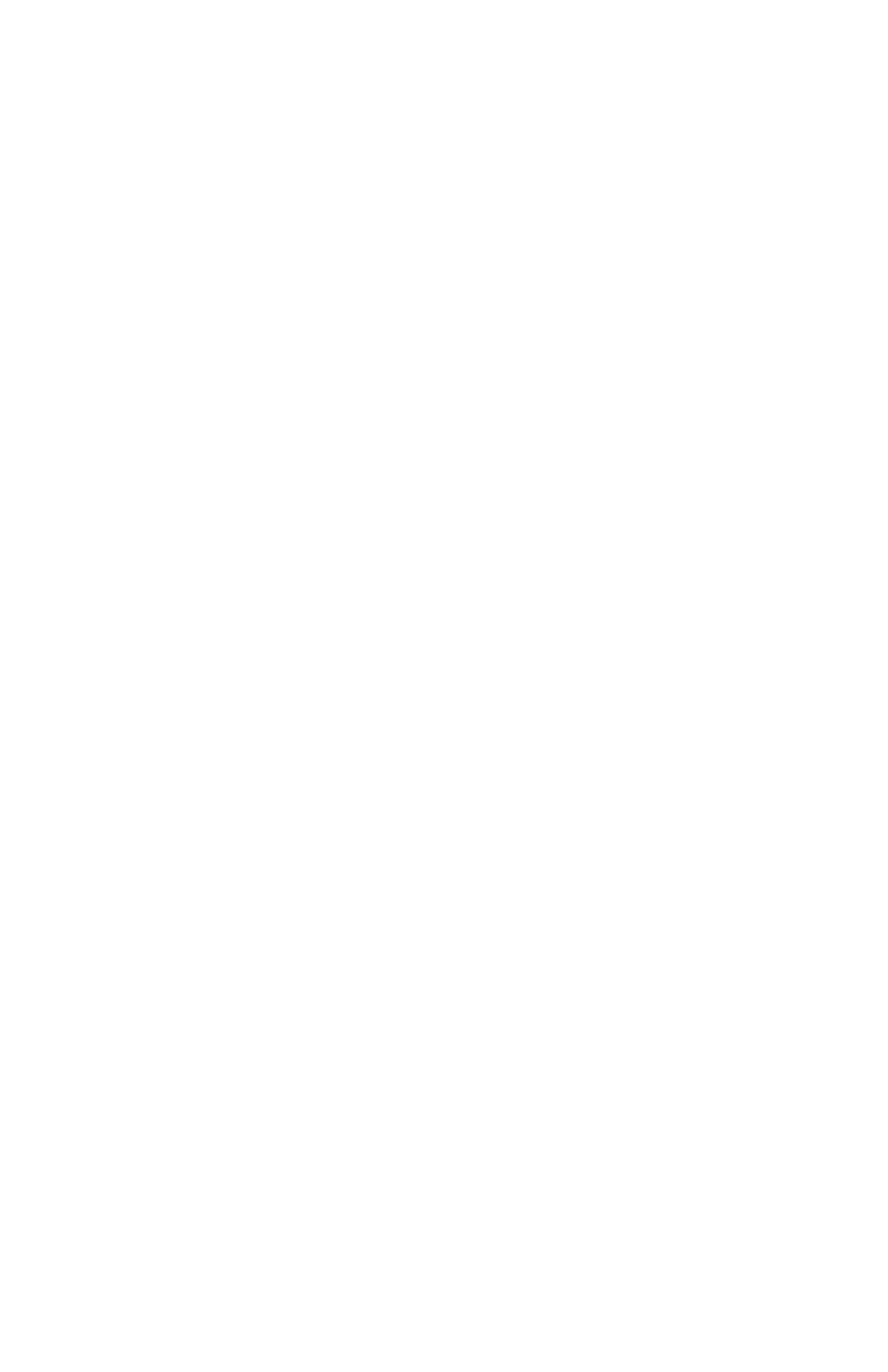## THE MEANING OF WISDOM

1

DON'T WE ALL HAVE THE SAME PICTURE of the Wise Man in our minds? He is very old. He is bald with leathery skin and a very long white beard. For some reason, he is short and stubby. He wears a robe or tunic of some kind and sometimes carries an oversized book. He sits under a large shady tree on top of a mountain. The occasional searcher for wisdom, deep in thought about the mysteries of life, makes the fearsome climb to seek out the Ancient One. After the seeker catches his breath, he asks the question of his heart. The answer from this great guru, of course, makes no sense at all. But we figure since he is the wise one, and the searcher spent so much effort getting up the hill, it would make sense if only we were as enlightened as the master.

Though this comical picture of true wisdom is common, it is absolutely wrong. The Bible says nothing about this kind of wisdom. Rather than being vague and "out there", God's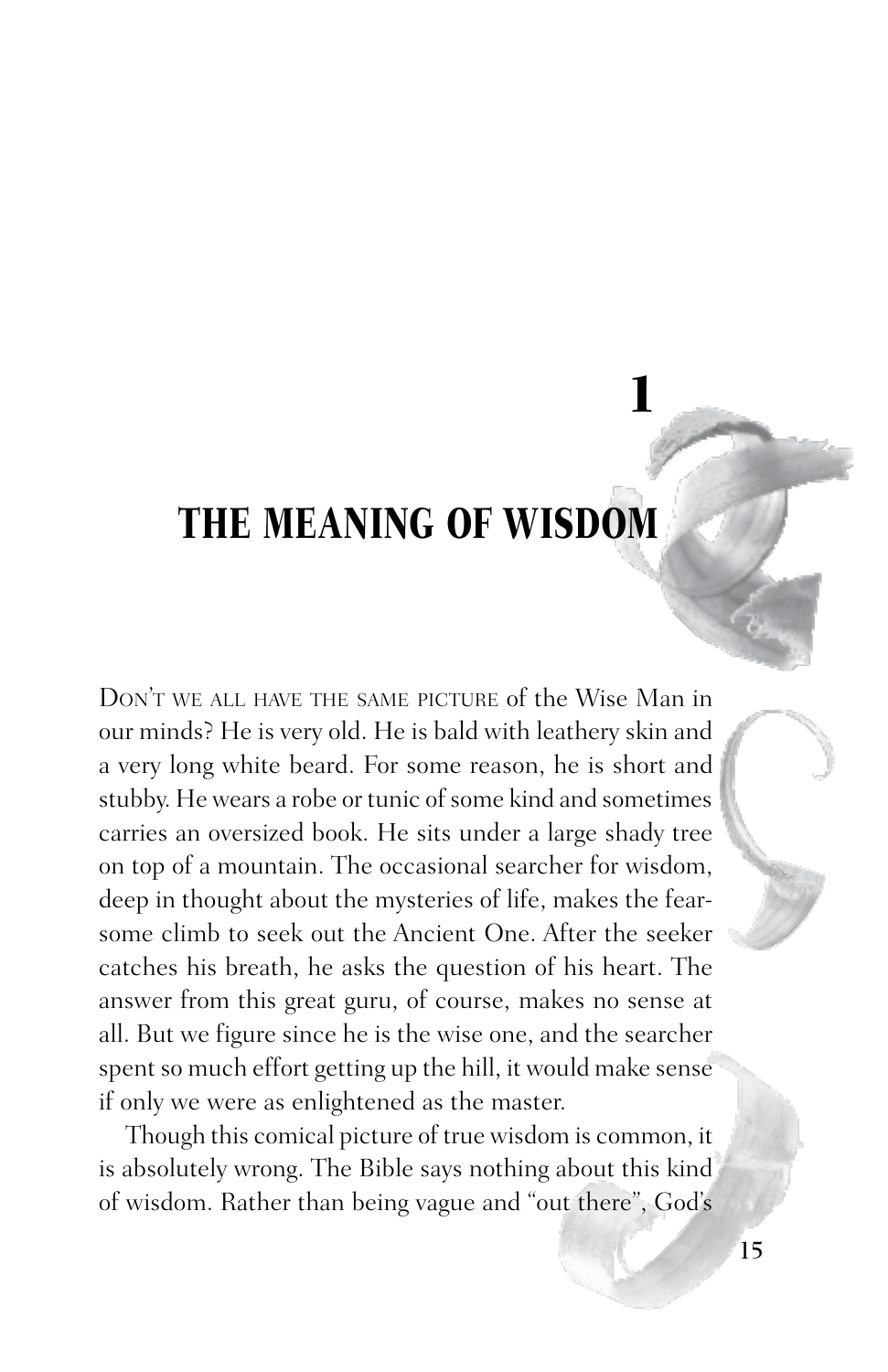wisdom is completely practical. In fact, if you have been blessed with an oversized brain and an IQ that would make Einstein jealous, but you live as though God doesn't matter, you are just a big-headed fool. God's wisdom starts with an attitude (not an IQ) and then works out into a lifestyle. Understanding the meaning of wisdom is a foundational component of knowing what God wants us to strive for. As one wise man observed, "If you aim at nothing, you'll hit it every time!"

#### **CONCEPT**

The Hebrew word for wisdom is *hakam*. The basic meanings of this term are wise, skillful, or practical. The idea of *skillfulness* emerges from the way the term *hakam* is used in the Bible. For example, the Lord, through Moses, commissioned *skillful* people to make the garments of Aaron the high priest. "And you shall make holy garments for Aaron your brother, for glory and for beauty. You shall speak to all the skillful, whom I have filled with the spirit of skill, that they may make Aaron's garments to consecrate him for my priesthood" (Exodus 28:2–3). God actually endowed these people with *a spirit of wisdom* for the task. Being wise in this context has nothing to do with sitting under a tree meditating about the meaning of life. These men were skillful artists whirling needles and threads to produce a stunning garment for the man who would represent the people of God before him.

Another example of the word most often translated *wisdom* is found in Exodus 35:30–35. God calls men by name to be custom builders of God's tabernacle—Bezalel, and later Oholiab, along with others. These men were filled with "the Spirit of God, with skill, with intelligence, with knowledge, and with all craftsmanship." God said he had "filled them with skill to do every sort of work done by an engraver or by a designer or by an embroiderer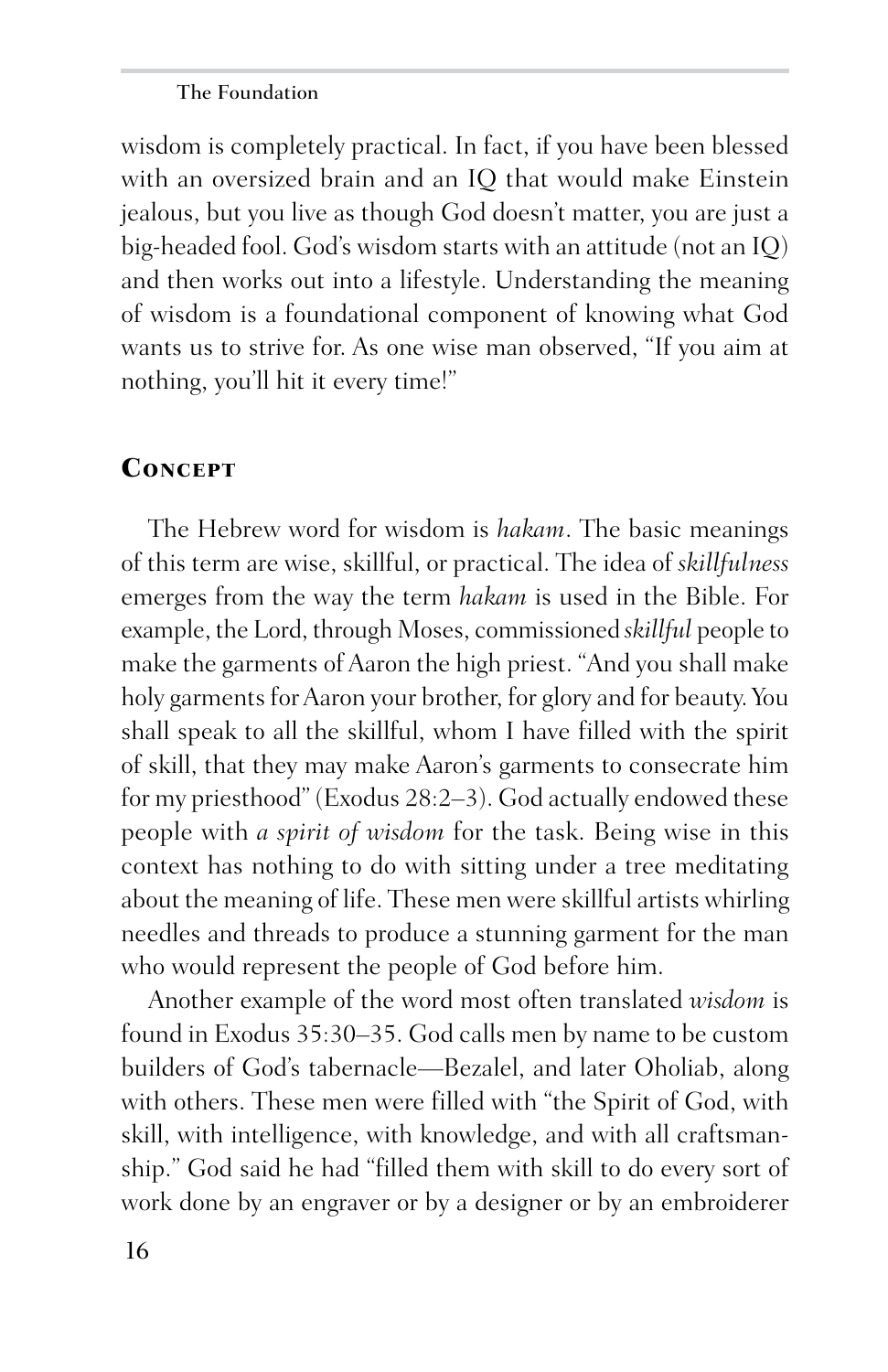in blue and purple and scarlet yarns and fine twined linen, or by a weaver—by any sort of workman or skilled designer." Clearly, God only wanted the finest work done on his meeting place, and he empowered these men to do it.

While in some places in the Bible *hakam* means skillful like a craftsman, the meaning of the term wisdom in Proverbs implies more than skill with needles and thread, or hammers and chisels. Wisdom in Proverbs can be more narrowly defined as *mastering the art of skillful living*. As Richard Mayhue puts it in his book *Practicing Proverbs*, "Proverbs instructs about skillfully manifesting God's character and will in one's everyday life, making godly decisions, and being so oriented to God that one's life choices always please Him."1 Wisdom involves learning God's ways from his Word, and then making right choices based upon his truth. Our consistency in making these right choices is an indication of our maturity and development in wisdom.2

#### **CONNECTION**

The practical meaning of wisdom in Proverbs is also uncovered by the connection between wisdom and right behavior. God's benchmark for evaluating a man's wisdom is directly related to how morally upright his lifestyle is. This connection jumps out of every chapter in the book of Proverbs. Notice the tremendous impact wisdom makes on a person's lifestyle in Proverbs 2:7–22. Nearly every line of this section about *wisdom* has something to say about *morality*.

> He stores up sound wisdom for the **upright**; he is a shield to those who **walk in integrity**, guarding the paths of **justice** and watching over the way of his saints. Then you will understand **righteousness and justice and equity, every good path**;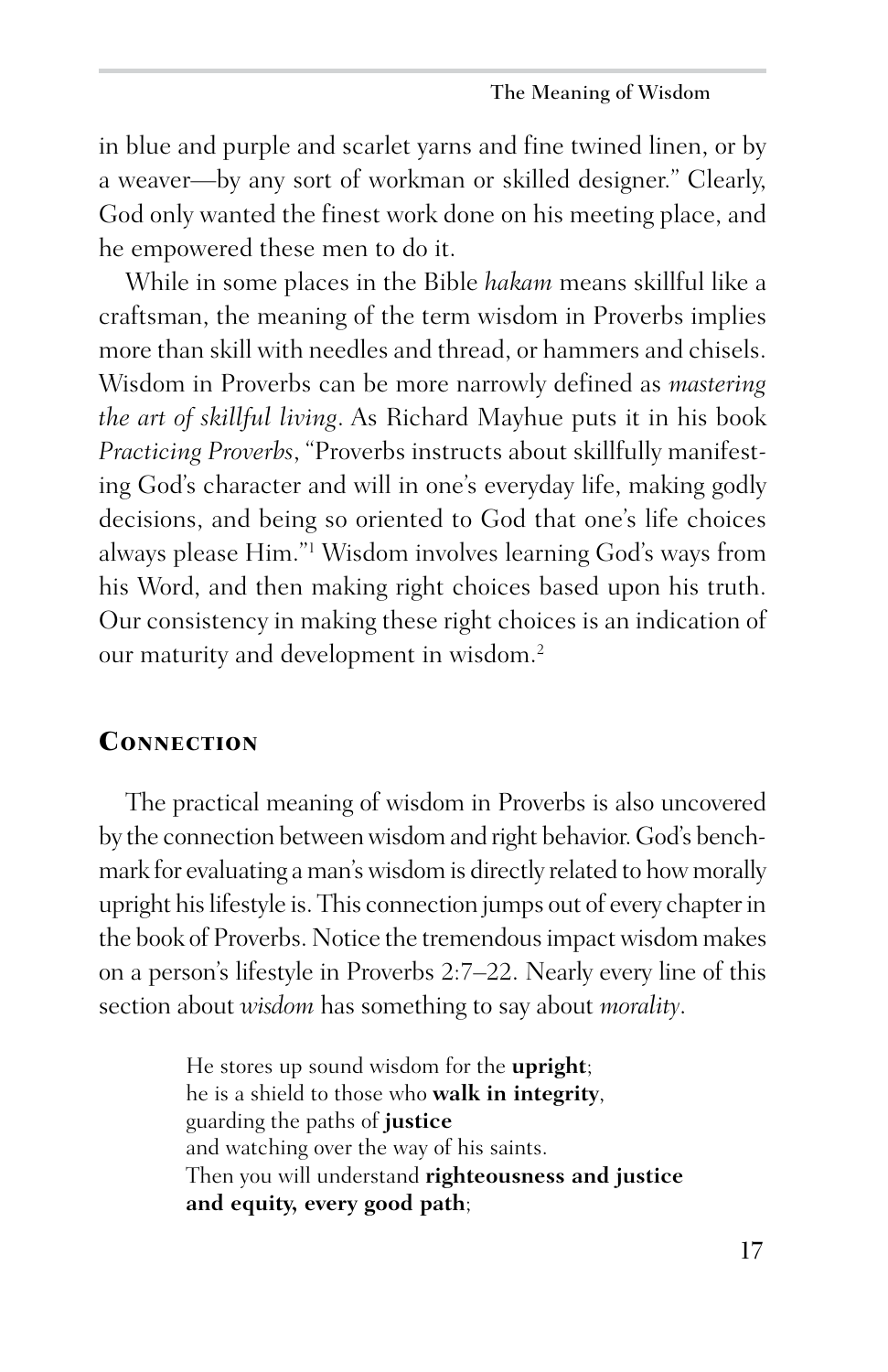for wisdom will come into your heart, and knowledge will be pleasant to your soul; discretion will watch over you, understanding will guard you, delivering you from the **way of evil**, from men of **perverted speech**, who forsake the **paths of uprightness** to walk in the **ways of darkness**, who rejoice in **doing evil** and delight in the **perverseness of evil**, men whose **paths are crooked**, and who are **devious** in their ways. So you will be delivered from the **forbidden woman**, **from the adulteress** with her **smooth words**, who **forsakes the companion of her youth** and **forgets the covenant of her God**; for her house sinks down to death, and her paths to the departed; none who go to her come back, nor do they regain the paths of life. So you will walk in the **way of the good** and keep to the **paths of the righteous**. For the **upright** will inhabit the land, and those with **integrity** will remain in it, but the **wicked** will be cut off from the land, and the **treacherous** will be rooted out of it. (emphasis added)

You may think you are wise, but does your lifestyle match up with what God desires? Are you upright, blameless, righteous, and just? Are you a man of integrity and sexual purity? Do you hate pride, perverted speech, and evil? If there is a mismatch between your morality and your claims of wisdom, then use your lifestyle as the final judge of your level of wisdom.

If you are to be a skillful leader of your family, this responsibility will always start with your lifestyle. To grow in leadership means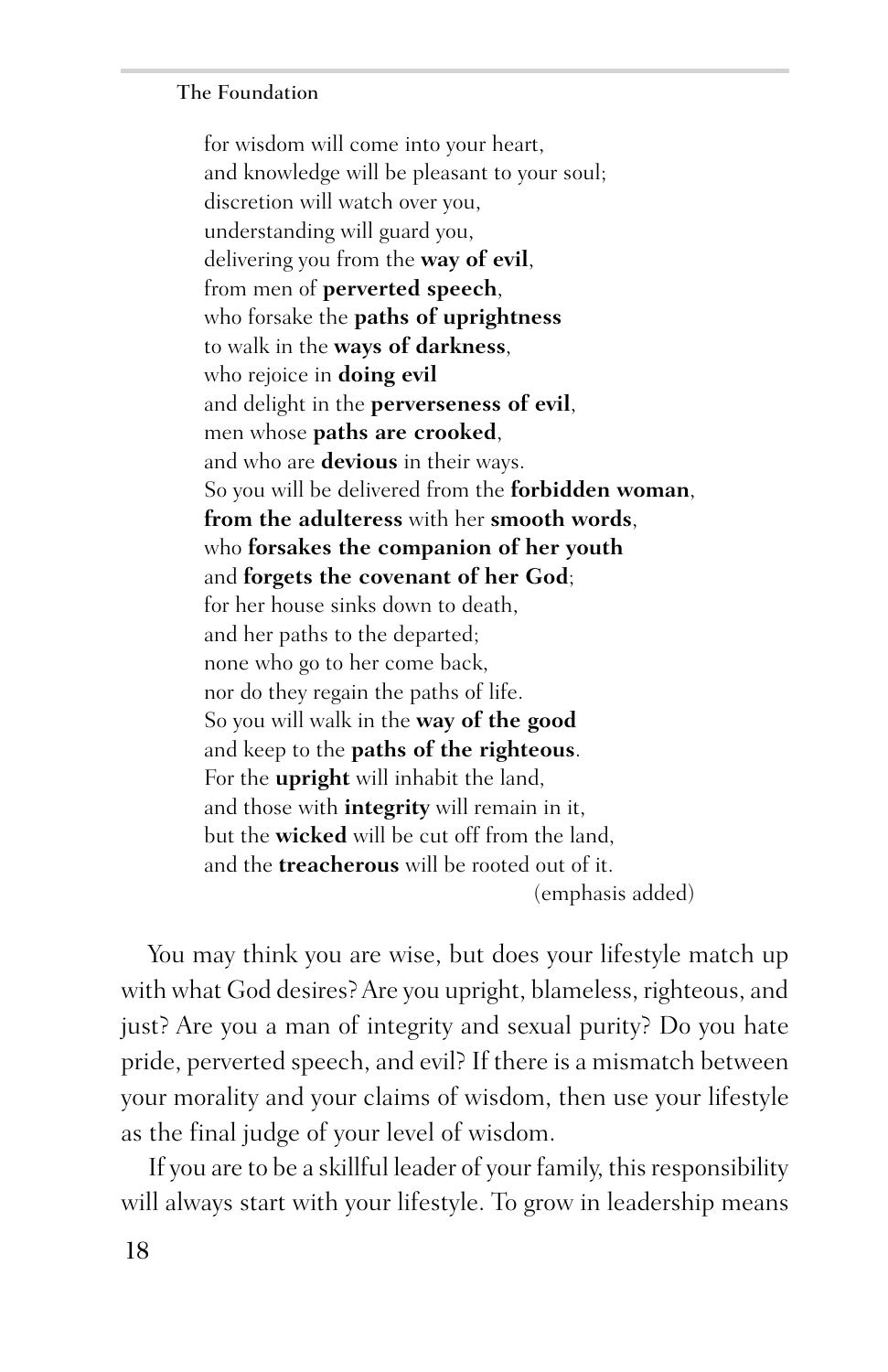growing in a godly lifestyle. To grow in godliness means growing in God's wisdom.

#### CLOSE PARALLELS

In the introduction to the book of Proverbs, Solomon flanks the word wisdom with several parallel words. This array of descriptive words should not be understood as referring to different concepts, however, because the terms expand, reinforce, and enrich the meaning of the concept of wisdom.3

> The proverbs of Solomon, son of David, king of Israel: To know **wisdom** and **instruction**, to **understand** words of **insight**, to receive instruction in wise dealing, in righteousness, justice, and equity; to give **prudence** to the simple, **knowledge** and **discretion** to the youth— Let the wise hear and increase in **learning**, and the one who understands obtain **guidance**, to understand a proverb and a saying, the words of the wise and their riddles. (Proverbs 1:1–6, emphasis added)

Old Testament scholar Derek Kidner describes these parallel terms to wisdom as "breaking up the plain daylight of wisdom into its rainbow of constituent colors." He goes on to say, "These all shade into one another, and any one of them can be used to represent the whole; yet there is . . . value in seeing them momentarily analyzed and grouped."4 Let's follow Kidner's suggestion and consider each of these parts to better grasp wisdom's whole meaning.

**Instruction** includes the ideas of correction and discipline. It is frequently a companion of the word reproof.5 Shepherding children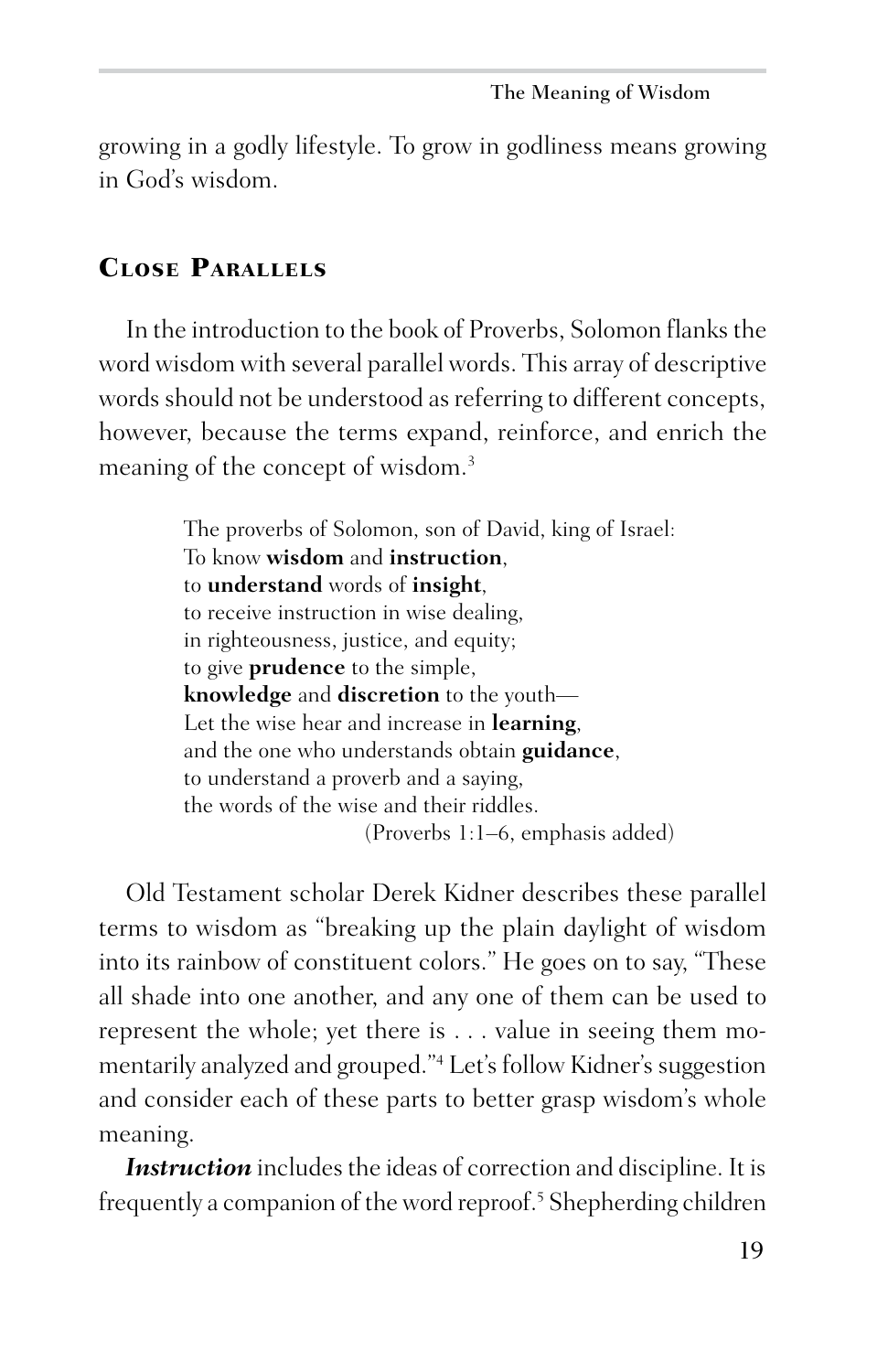requires more than just sitting back spouting off proper facts about behavior. Even in teaching Charissa, my oldest daughter, to play softball, I can't pontificate. I have to repeat the lesson again and again. I often have to include correction with my instruction to get the wisdom to take hold. "Don't hold the glove down when the ground ball is coming above your waist, it could pop out and hit you in the face." "That's right, hold your glove facing up to field the ball and make the play."

*Understanding* involves looking at the heart of an issue and discerning the differences at stake in the choices being weighed.<sup>6</sup> A wise person of understanding can read between the lines to be able to make the best possible choice.7

In 1 Samuel 25, Abigail demonstrates this kind of understanding. Although David and his men had faithfully provided protection for her husband Nabal's shepherds and flocks, allowing Nabal to grow wealthy, Nabal stubbornly refused David's request for provisions. David and his men strapped on their swords to extract their due supplies, but Abigail quickly assessed the situation and went into action.

As David angrily approached, Abigail went to meet him with two hundred loaves of bread, two jugs of wine, five prepared sheep, five measures of roasted grain, a hundred clusters of raisins, and two hundred cakes of figs (1 Samuel 25:18). Before David could even get to Nabal's home, though, Abigail bowed before Israel's future king, took full responsibility for Nabal's offense, gave David the gracious gift she had prepared, and blessed him in the Lord's name. David's anger was completely pacified through Abigail's wise actions. Within a week and a half the Lord struck Nabal dead. When David heard this, he sent a wedding proposal to make this woman of understanding his wife.

**Prudence** can mean shrewdness, cunning, cleverness, or even deceit.8 In the context of godly wisdom, prudence means shrewd-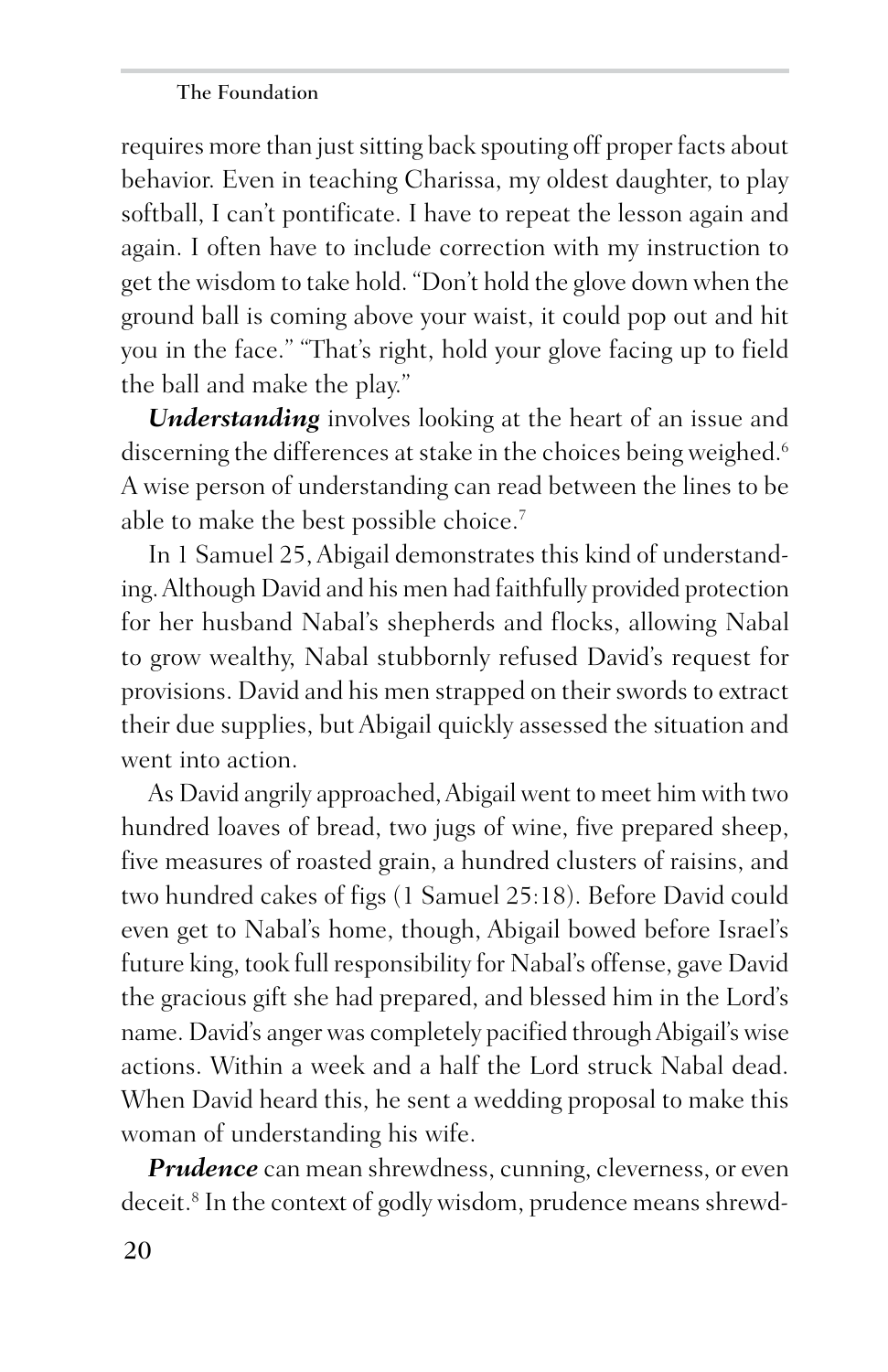ness or cleverness in the best senses of the terms. Proverbs 1:3, seen above, speaks of prudence as wise dealing, righteousness, justice, and equity.

To demonstrate the tremendous wisdom of Solomon, 1 Kings 3:16–28 relates the account of two prostitutes with infants coming to the king for a judgment. One of the women has accidentally killed her son by rolling onto him during the night. Before the other wakes up, though, the mother of the dead child secretly switches the babies. Of course the mother of the live baby knows what had happened and demands to have her baby back. They go before Solomon to resolve the matter. The shrewd king, Solomon, declares that the living child should be chopped in two so that each woman could receive half. Horrified, the true mother would rather lose the baby than have her son cut in two. When she offers the whole child to the false mother, Solomon knows she is the true mother and awards the baby to her. After the nation heard about this verdict, they were amazed at the prudence that God had bestowed on their king.

*Knowledge* in Proverbs is not merely knowing information; it is knowing and doing what God requires as consistently as possible.<sup>9</sup> The word for knowledge is used as a direct parallel with *wisdom* in verses describing the fear of the Lord (Proverbs 1:7; 9:10). Like wisdom, the idea of knowledge in these passages is not *knowing* facts, but putting them into practice skillfully.

It is a sad truth that many people have vast head knowledge about the facts of the Bible without any real life application. Certain professors, pastors, and even authors of Bible commentaries have made entire careers out of studying the Bible without believing one word of the book they have so thoroughly dissected.

**Discretion** focuses upon prudent planning.<sup>10</sup> While there are many examples of careful planning, Solomon selected one from among God's smallest creatures in order to instruct his son. He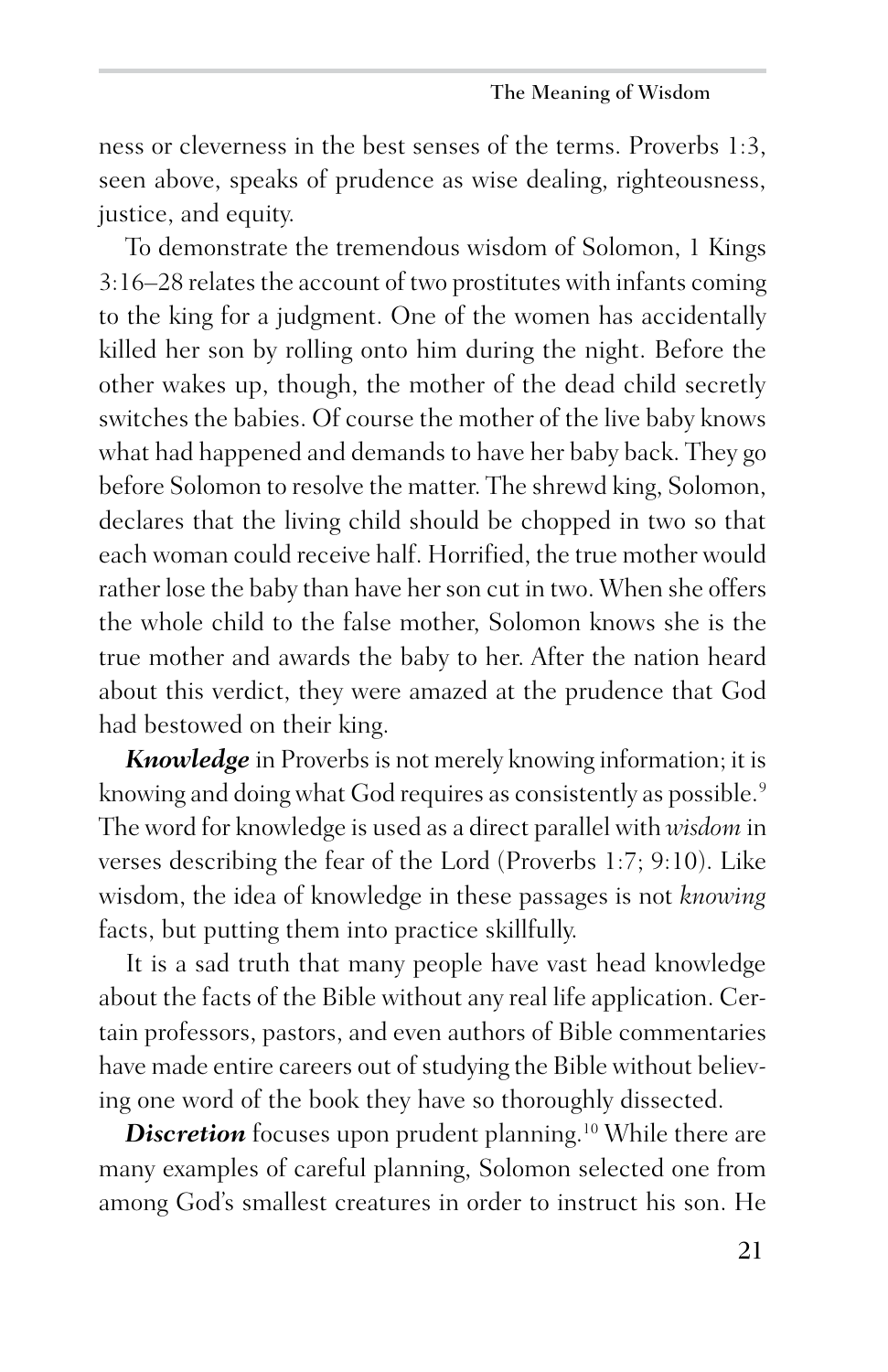observed that the ant, even though she is small, not very strong, and lacks a tough task-master, "prepares her bread in summer and gathers her food in harvest" (Proverbs 6:8). We will examine the ant's example of wise hard work later, but for now notice her discretion in planning ahead for the cold winter. My wife and I have some friends who carefully plan their meals for the entire month, but ants literally plan their meals as much as half a year in advance.

Learning means to receive or grasp the truth.<sup>11</sup> Learning in relation to wisdom is comprehending the truth of God well enough to pass it on to someone else.<sup>12</sup> An expression used by preachers is, "A mist in the pulpit means a fog in the pew." When a pastor fails to understand the point of a passage of Scripture it is pretty certain that his listeners will have no idea what's going on. In the same way, you will never be able to instruct others in wisdom (or lead them!) by word or example, until you have a personal comprehension of God's wisdom.

*Guidance* is wise counsel or accurate leadership.<sup>13</sup> Imagine a ship in heavy fog, trapped in a dangerous storm. The captain is seeking to navigate the difficulties using various instruments, consulting his officers, crying out for help over the radio, and perhaps straining to spy the beam of the lighthouse. The more sure and steady the counsel he receives, the more help he has in facing his greatest challenge. In the same way, wise counsel helps us navigate through life.

#### CONTRAST

The variety of terms used in the Proverbs to describe wisdom help us to grasp its meaning. Another way to understand a concept, however, is by examining its opposite. You can teach someone to appreciate the sharp angles of a square not only by pointing out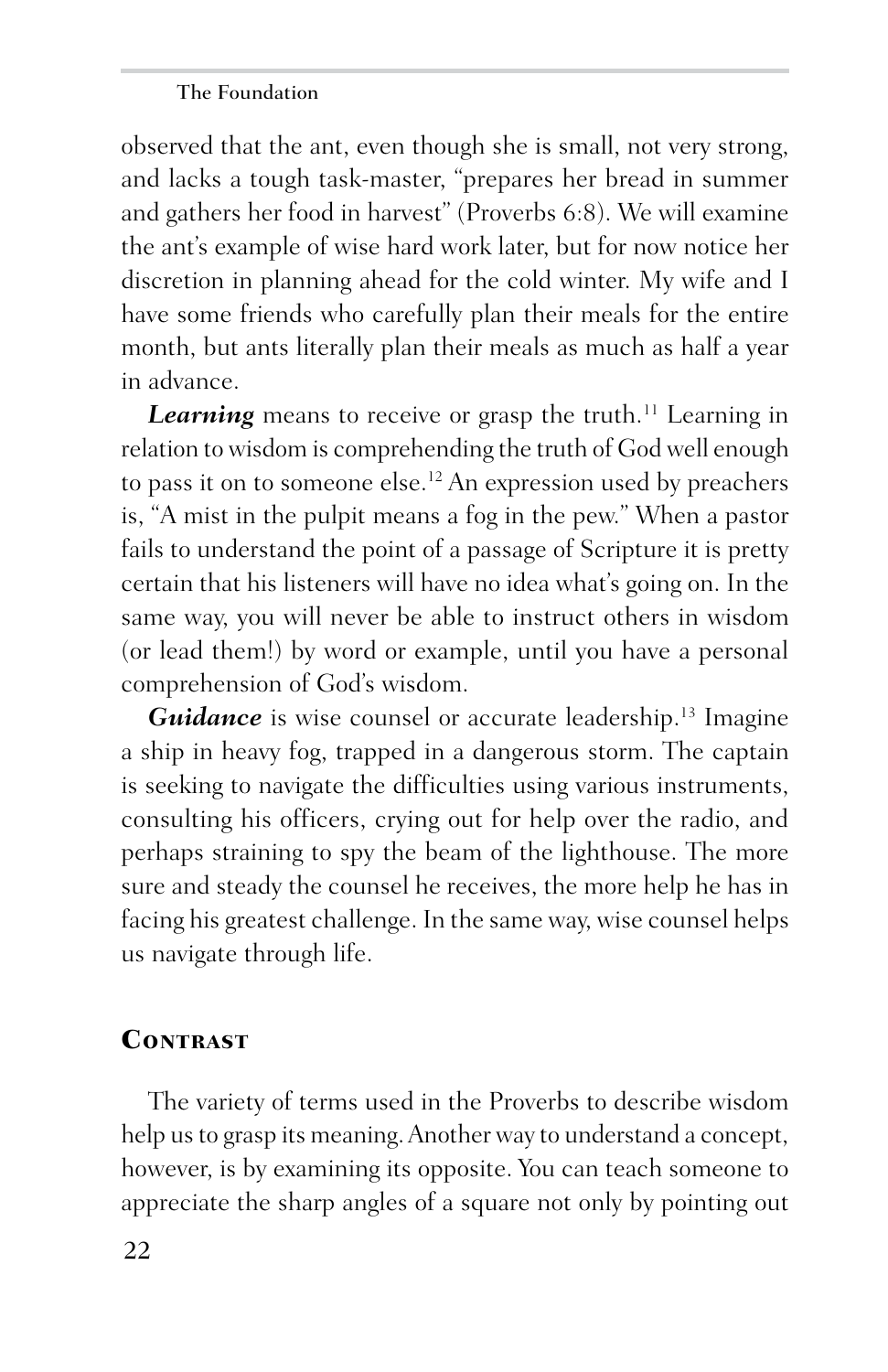positive examples of the squares themselves, but also by contrasting squares with circles. Likewise, the Proverbs do not merely sing the virtues of wisdom, they also offer pointed descriptions of foolishness.

#### *The Fool*

The fear of the LORD is the beginning of knowledge; fools despise wisdom and instruction.

(Proverbs 1:7)

Doing wrong is like a joke to a fool, but wisdom is pleasure to a man of understanding. (Proverbs 10:23)

The fool says in his heart, "There is no God." They are corrupt, they do abominable deeds, there is none who does good.

(Psalm 14:1)

Throughout the Bible, the character most unlike the wise person is the fool. Like the variety of parallel words for wisdom, Proverbs uses several different terms for the concept of foolishness.

The key Hebrew words which are translated as *fool* ('ewil, and nebalah), add up to the same meaning. A fool is someone who lacks wisdom, even despising it. He also despises the discipline necessary to attain wisdom. So maybe we could say a *golf fool* would be someone who not only hits every ball into the woods, but also hates hearing about how he could improve his game. He refuses to practice, and becomes obstinate even when Tiger Woods drops by to offer a few tips. Mental equipment is not the issue in foolishness. Being a fool is a chosen lifestyle. The fool has a character that is selfish, stubborn, and pigheaded. He declares, "My way or the highway!" He lives as if God does not exist instead of living reverently in light of the reality of God.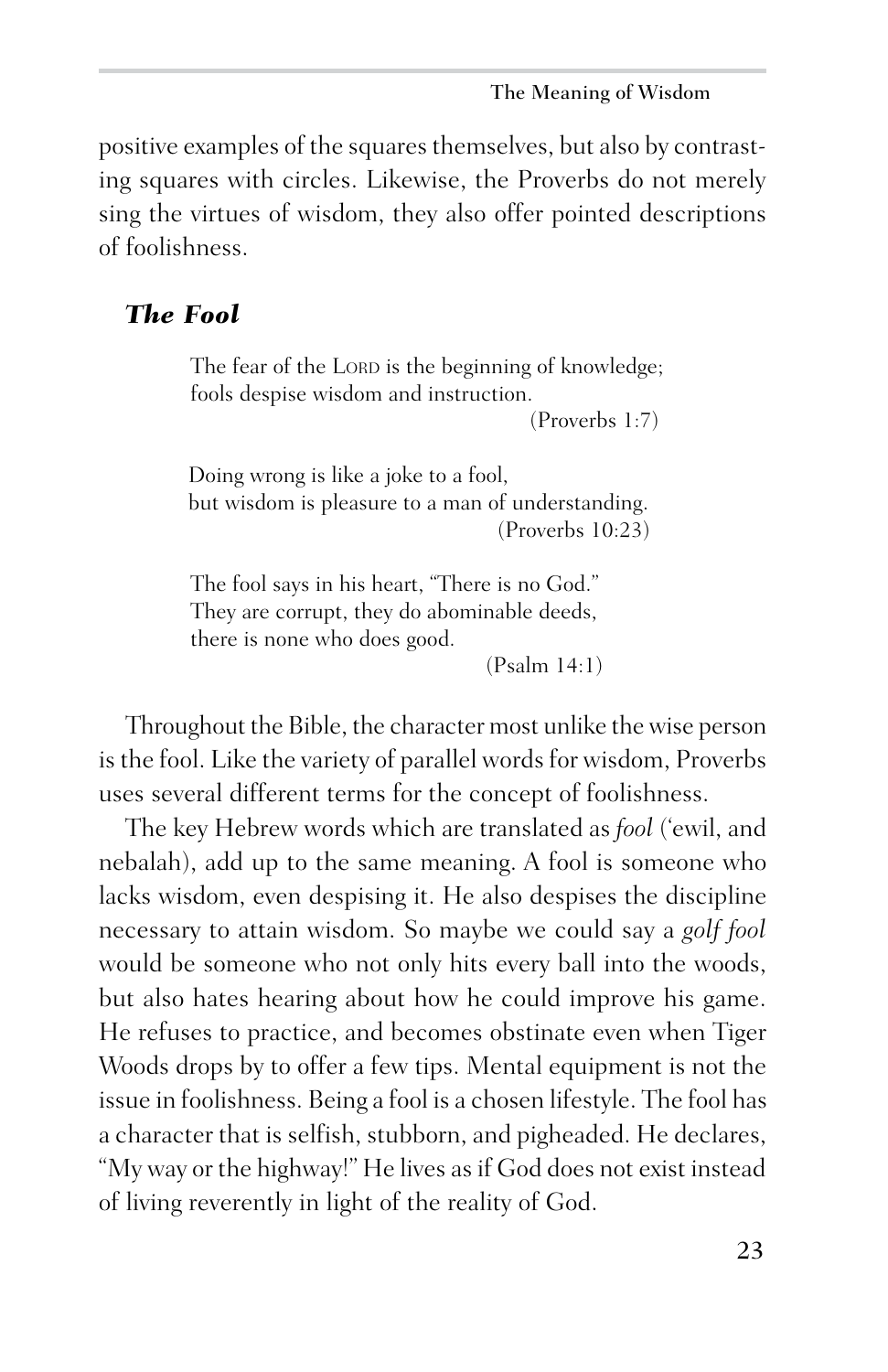#### *The Fool's Gallery*

In addition to the terms translated *fool*, considering two other characters in the fool's gallery in Proverbs helps us understand the concept of foolishness.

The **Scoffer** moves beyond the fool's random mischief to the deliberate damage of ridicule and disparagement.<sup>14</sup> This person is not content to wallow in his own personal mud hole of foolishness, he actively uses his mouth to spread his sin to others. The Lord Jesus Christ said there is a direct pipeline between a person's heart and a person's mouth. "For out of the abundance of the heart the mouth speaks" (Matthew 12:34). A scoffer is a person with a heart of refined foolishness. Because of the folly fully developed in this person's heart, a cynical tongue is inevitable.

The **Sluggard** is a close relative of Mr. Scoffer. He is lazy and selfish. He will not plan ahead. He will not work. He will not save money. He begins to believe his own excuses for his laziness.<sup>15</sup> While the ant tirelessly toils, storing up provisions for the winter, Mr. Sluggard watches from under a shade tree. Day after day the ant thoughtfully prepares for the future. Day after day Mr. Sluggard wastes time indulging his desires for pleasure, while constantly excusing himself from work. He lives for the now, so when the dark days of the future come, he is desperately trying to survive. Fools live short lives for obvious reasons.

#### *The Naive*

Another character found in Proverbs is the naive or simple person. While in some ways he is related to the fool, in other ways he is not quite as hopeless. The Hebrew word for "simple" means to be gullible, easily lead, or morally irresponsible.16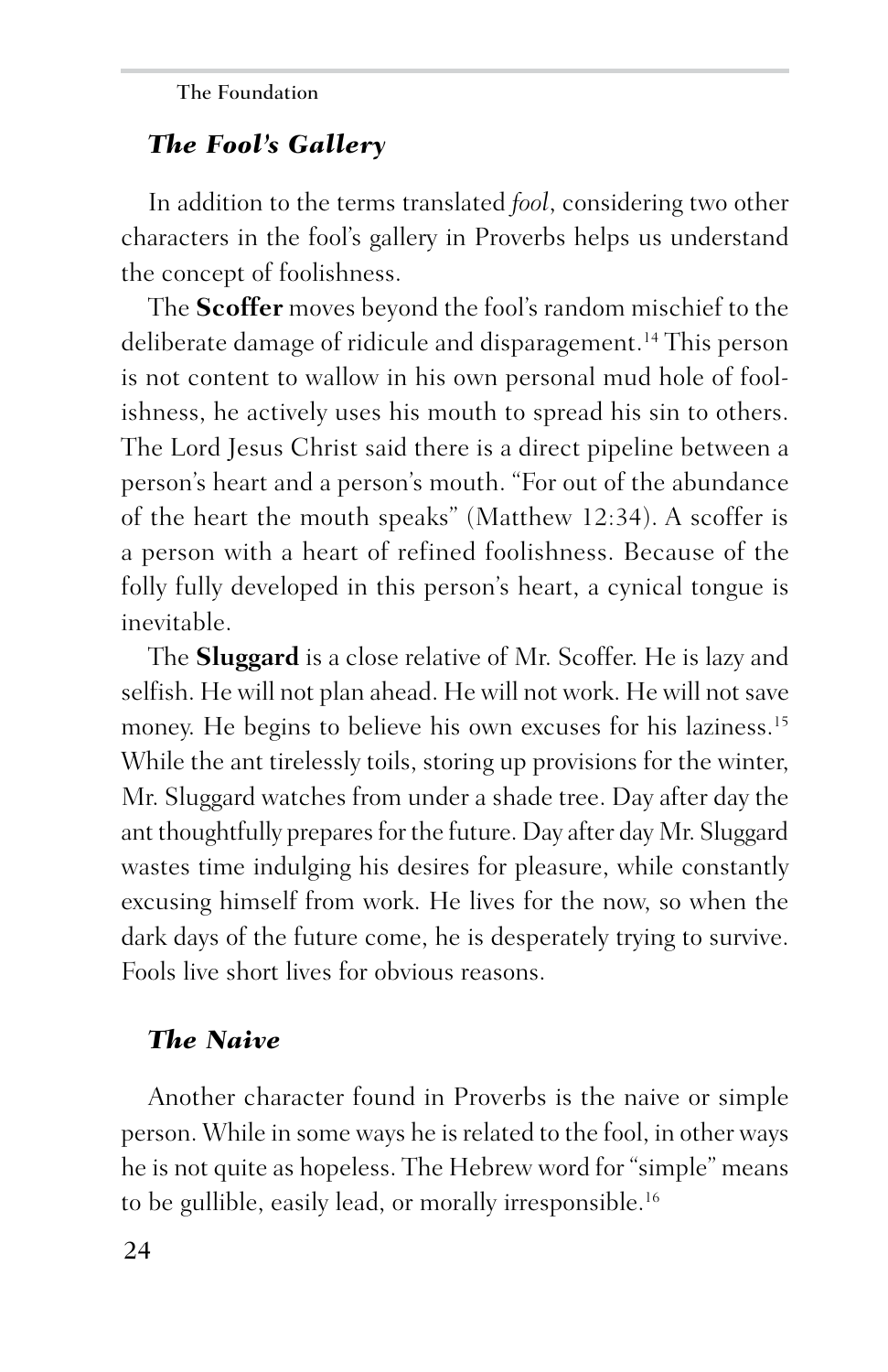The simple believes everything, but the prudent gives thought to his steps. (Proverbs 14:15)

While adults can be naive, teenagers provide a prime example of the meaning of the word. Teenagers are beginning to move from dependence upon their parents towards increasing independence. They take on greater responsibilities and receive more privileges. Often, though, trouble comes into their lives due to their inexperience. The temptations of the world create challenging situations for the untried young man or woman. They can easily become spiritually sidetracked by making wrong choices in response to new temptations because of their naiveté.

> The prudent sees danger and hides himself, but the simple go on and suffer for it. (Proverbs 22:3)

Many teens are taken in by bad deals. Unfaithful friends sting them. They are seduced sexually. Many children are conceived in the wombs of naive young ladies. The naive are in a dangerous stage of life.

Naiveté is not restricted to young men. How many men naively let their children surf the internet unsupervised? How many Dads don't stop their daughters from leaving the house dressed to seduce? How many men watch all kinds of sleaze on TV with their kids? Do you know the character of your kids' friends? There are appalling consequences waiting just ahead for simple men.

The Proverbs give the most sober warning a naive man could hear—you can graduate to become a fool.

> The simple inherit folly, but the prudent are crowned with knowledge. (Proverbs 14:18)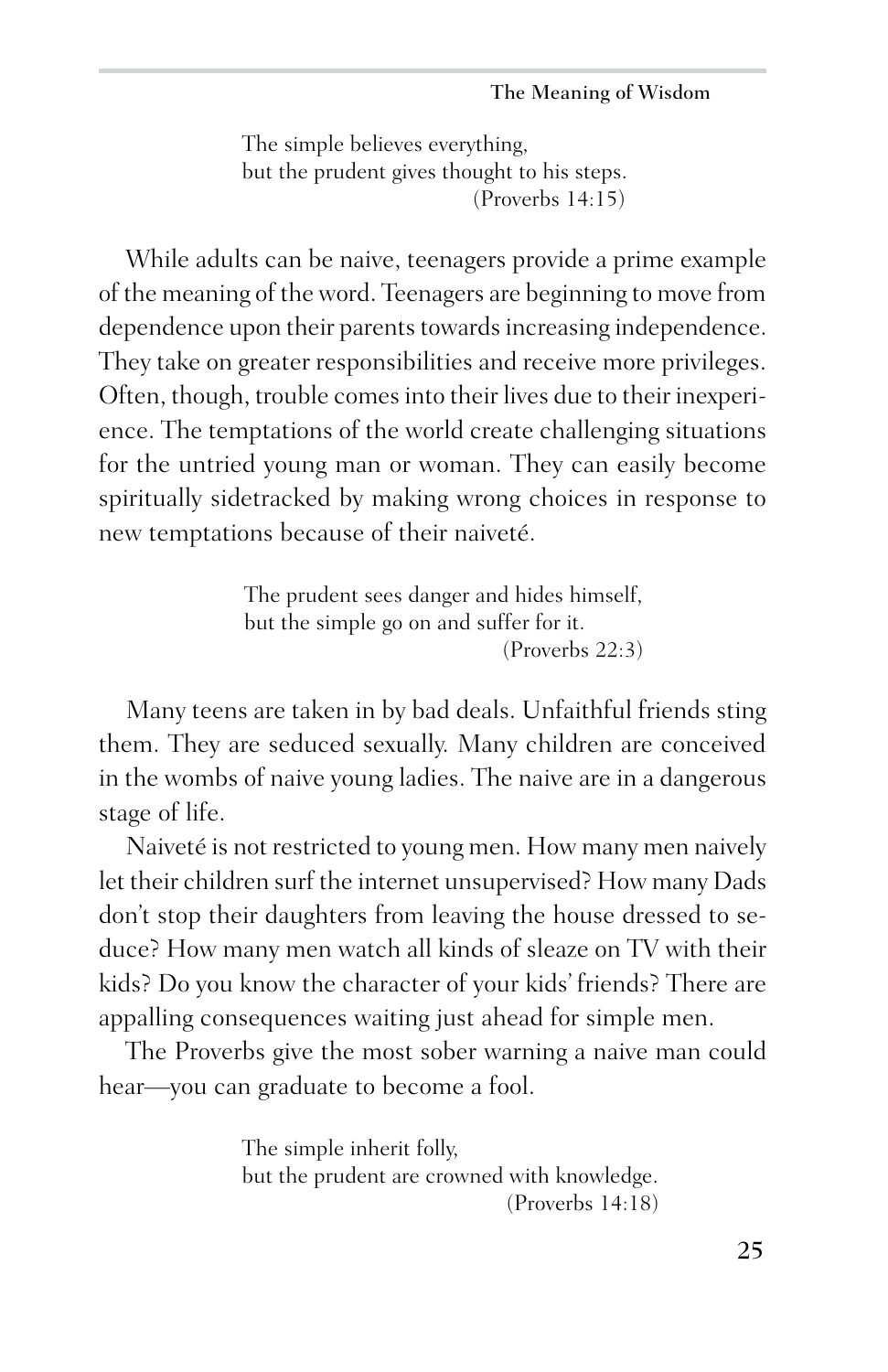According to Derek Kidner, "One does not stay still; a man who is empty headed will end up wrong headed."17 The classic example of the naive man is found in Proverbs 7:6–23. Solomon tells the story of an aimless, inexperienced man drifting along, dangerously dancing with temptation. Instead of carefully avoiding a tempting situation, this young man passes along the streets where the adulterous woman lurks. Certainly, Solomon paints this woman with guilty words of seductive dress and flattering and persistent words of temptation. The young man's naiveté is seen as he puts himself in harm's way, listens to her seductive words, and finally goes along with her. Solomon also highlights his ignorance of the consequences of his actions. "All at once he follows her, as an ox goes to the slaughter, or as a stag is caught fast till an arrow pierces its liver; as a bird rushes into a snare; he does not know that it will cost him his life" (Proverbs 7:22–23).

The young simple man is interested in trying something new and exciting. He likes the element of risk and sneaking around at night. A sexy woman is interested in him! The most dangerous quality of a naive person is he thinks he can handle temptations. He underestimates the seductive power of sin, and is ignorant of sin's deadly consequences. Solomon's simple man became enticed; he sinned; and he ultimately dies. The naive man has now had his graduation ceremony. He is now a fool, and will suffer the consequences of being a fool.

A naive person is not yet as guilty or as hopeless as a full-fledged fool, but he is well on his way. The naive person could be called an F.I.T.—a Fool-In-Training. We could create a chart to help us track his path.

| Scoffing Fool | Naïve | Wise Man |
|---------------|-------|----------|
|               |       |          |
|               |       |          |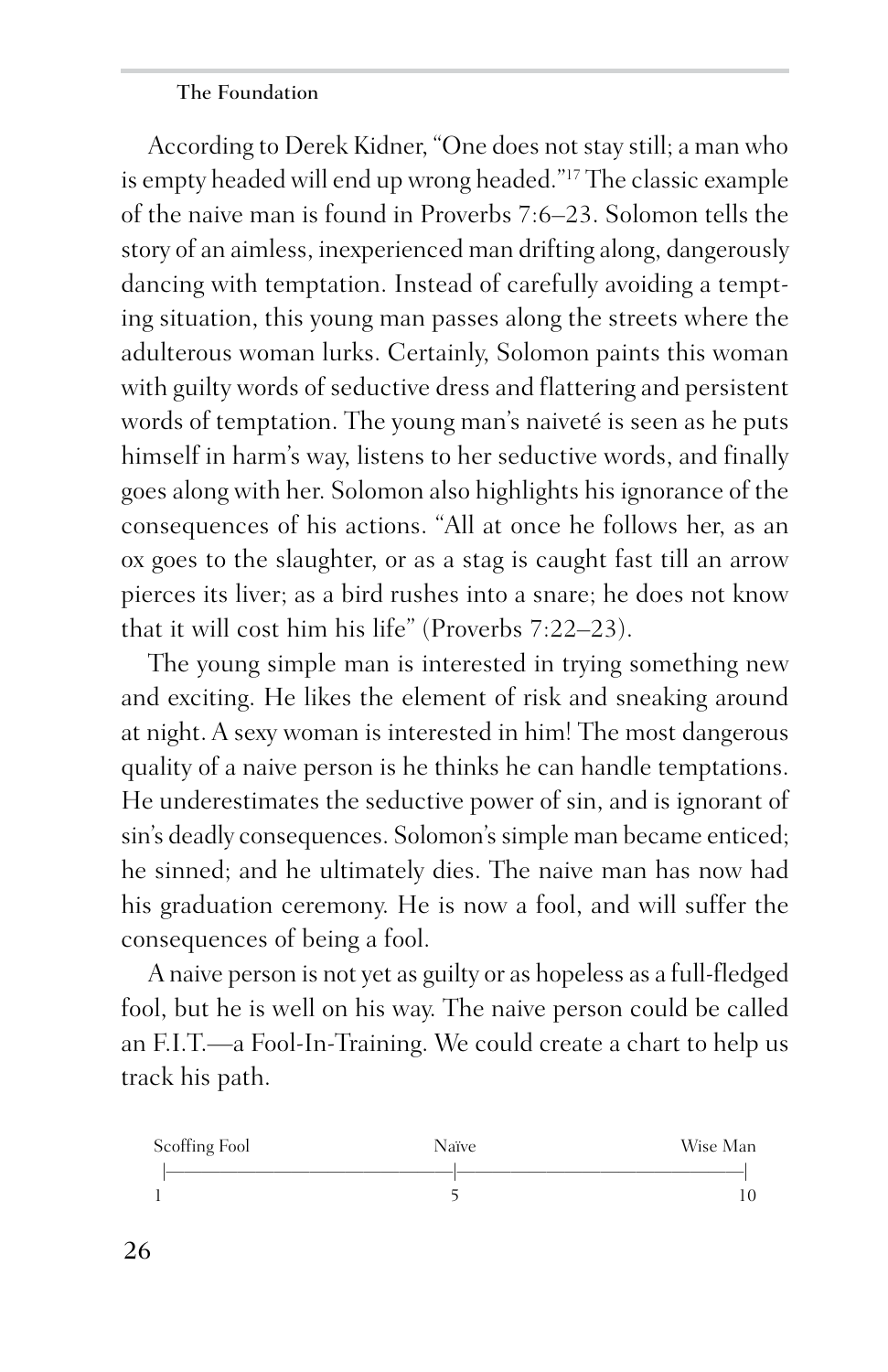Where are you on this chart? In which direction are you moving? Remember, you are *never* standing still. If you think you are, you are surely moving backwards. There are rich rewards for wisdom and serious consequences for foolishness. You now know the stark dangers of being naive. Are you continuing to coast along the Fool's Highway? This is very serious—life and death are ultimately on the line. Even your eternal destination is at stake. While you might not suffer the fruit of your folly today or tomorrow, be certain that your foolishness will always catch you.

True wisdom is more than just sitting under a tree and philosophizing about life. It involves the hard work of craftsmanship. The wise craftsman searches out inspired truth from the Book of God and then carefully seeks to apply those truths to real-life situations. The result of this lifestyle craftsmanship is not about a bald head, beard, and a permanent spot on a high hill for people to come to seek out your wisdom, but a life that others recognize as skillfully lived. A wise life is a life worth living and a life worth following.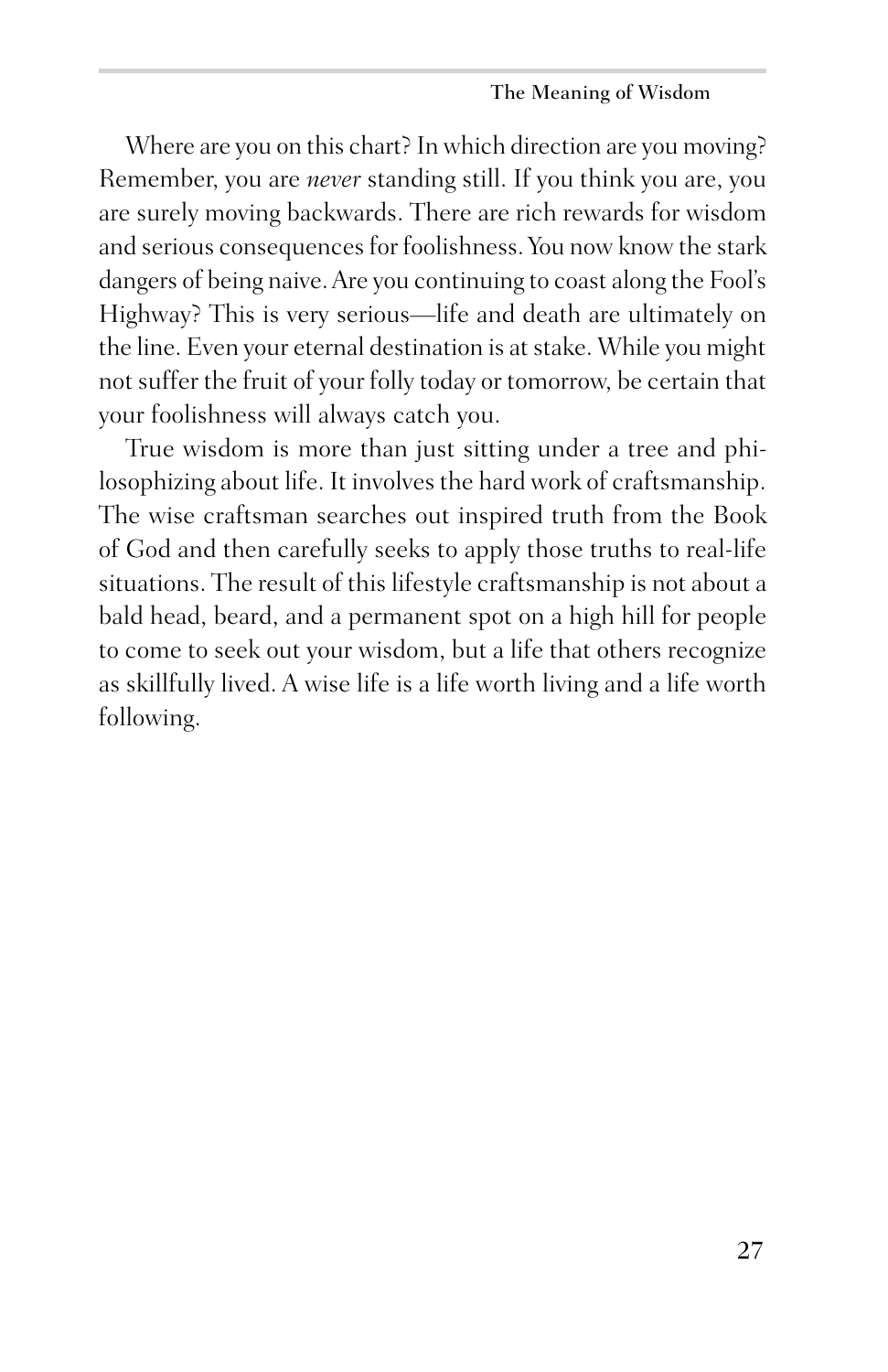## *Study Questions—*CHAPTER 1

- 1. According to the definition of God's wisdom, compare the role of a person's attitude to that of his IQ.
- 2. Three terms that help describe the meaning of the Hebrew word for wisdom are:

 \_\_\_\_\_\_\_\_\_\_\_\_\_\_\_\_\_\_\_\_\_\_\_\_\_\_\_\_\_\_\_\_\_\_\_\_\_\_\_\_\_\_\_\_\_\_\_ \_\_\_\_\_\_\_\_\_\_\_\_\_\_\_\_\_\_\_\_\_\_\_\_\_\_\_\_\_\_\_\_\_\_\_\_\_\_\_\_\_\_\_\_\_\_\_ \_\_\_\_\_\_\_\_\_\_\_\_\_\_\_\_\_\_\_\_\_\_\_\_\_\_\_\_\_\_\_\_\_\_\_\_\_\_\_\_\_\_\_\_\_\_\_

- 3. In Proverbs, wisdom is portrayed as mastering the art of skillful living. Describe the two main components that are necessary for skillful living.
- 4. What is a reliable indicator regarding your maturity and development in wisdom?
- 5. Describe examples of the relationship between wisdom and right behavior as they are portrayed in Proverbs.
- 6. Explain the significance of God's benchmark of a man's wisdom based on each individual lifestyle. How would you judge your own personal level of wisdom?
- 7. What is the impact on a man's life when he grows in godliness?
- 8. List seven components of being wise that will help you to grasp the concept of wisdom.
- 9. When describing a person who is unwise, the Bible refers to this character as a \_\_\_\_\_\_\_\_\_\_\_\_\_\_.
- 10. In Proverbs we can see examples of the type of person considered as being unwise. Three characters that are described as fools are \_\_\_\_\_\_\_\_\_\_\_\_\_\_\_, \_\_\_\_\_\_\_\_\_\_\_\_\_\_\_\_, and the **EXECUTE:** Give a brief description that identifies the characteristics of each of the above examples.